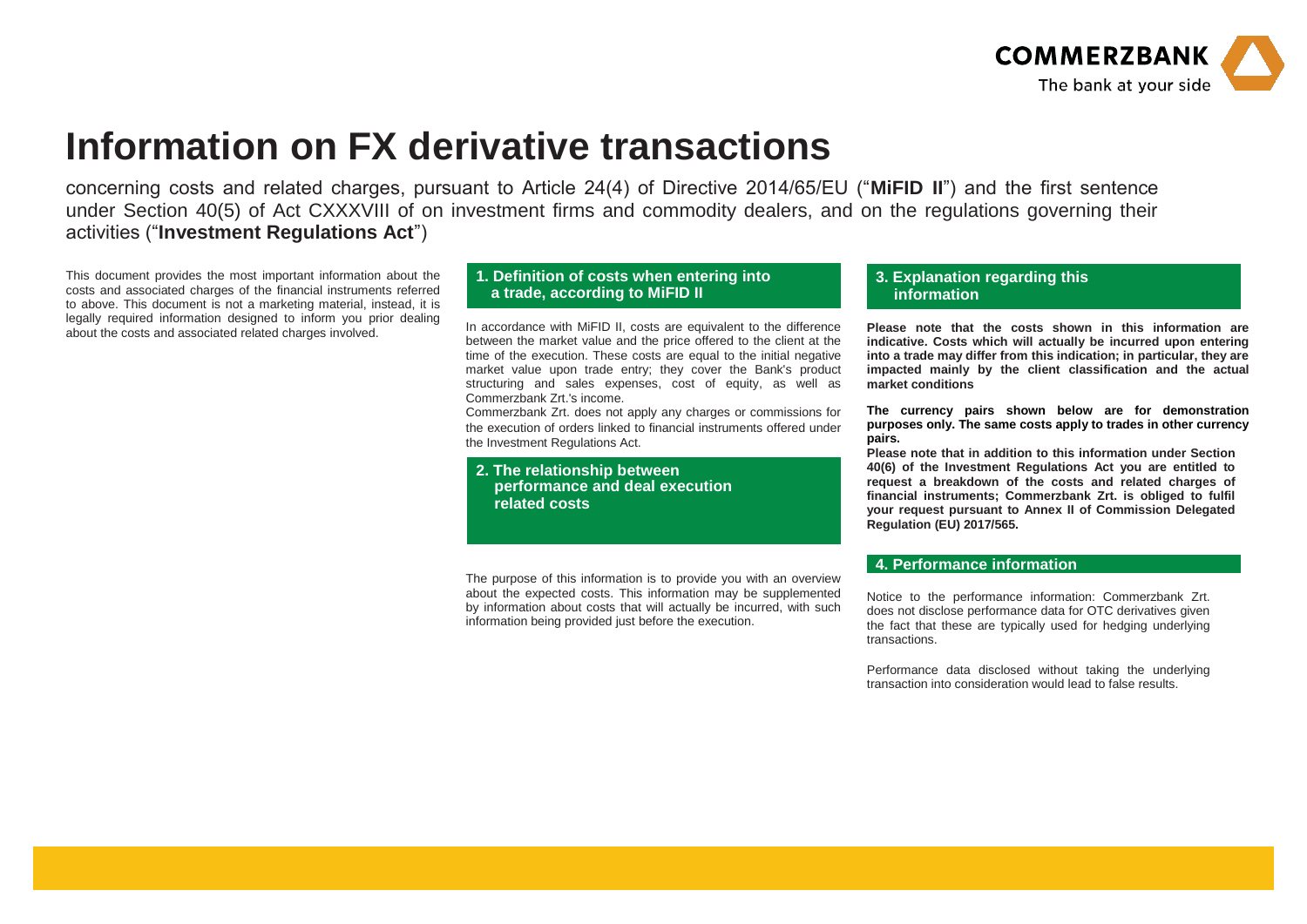| FX Forward/ FX Swap/ Non-Deliverable<br><b>Forward</b> |                                                              | Standardised cost based on a notional of: 1,000,000 EUR |        |                 |        |               |       |  |  |
|--------------------------------------------------------|--------------------------------------------------------------|---------------------------------------------------------|--------|-----------------|--------|---------------|-------|--|--|
| <b>Maturity</b>                                        |                                                              | $0 - 6$ months                                          |        | $6 - 12$ months |        | $> 12$ months |       |  |  |
| <b>Currency pair</b>                                   | <b>Minimum costs in EUR</b>                                  | <b>EUR</b>                                              | %      | <b>EUR</b>      | %      | <b>EUR</b>    | %     |  |  |
| Price Group 1                                          | 250                                                          | 7.500                                                   | 0.75%  | 15.000          | 1,50 % | 20.000        | 2,00% |  |  |
| Price Group 2                                          | 250                                                          | 10.000                                                  | 1,00 % | 20.000          | 2,00 % | 30.000        | 3,00% |  |  |
| Price Group 3                                          | 250                                                          | 12.500                                                  | 1,25%  | 25.000          | 2,50 % | 35.000        | 3,50% |  |  |
| Price Group 1:                                         | EUR or USD vs. USD / GBP / CHF / JPY / CAD / SEK / NOK / DKK |                                                         |        |                 |        |               |       |  |  |

Price Group 2: EUR or USD vs. AUD / CNH / CZK / HKD / HRK / HUF / MXN / NZD / PLN / SGD

Price Group 3: EUR or USD vs. AED / BGN / BTRL / INR / KRW / MAD / QAR / RON / RUB / THB / TND / TRY / ZWD / ZAR

| <b>FX Option</b>     |                                                              | Standardised cost based on a notional of: 1,000,000 EUR |       |                 |        |               |        |  |  |
|----------------------|--------------------------------------------------------------|---------------------------------------------------------|-------|-----------------|--------|---------------|--------|--|--|
| <b>Maturity</b>      |                                                              | $0 - 6$ months                                          |       | $6 - 12$ months |        | $> 12$ months |        |  |  |
| <b>Currency pair</b> | <b>Minimum costs in EUR</b>                                  | <b>EUR</b>                                              | %     | <b>EUR</b>      | %      | <b>EUR</b>    | $\%$   |  |  |
| Price Group 1        | 500                                                          | 7.500                                                   | 0.75% | 17.500          | 1,75%  | 25.000        | 2,50 % |  |  |
| Price Group 2        | 500                                                          | 10.000                                                  | 1,00% | 22,500          | 2,25%  | 35.000        | 3,50%  |  |  |
| Price Group 3        | 500                                                          | 12.500                                                  | 1,25% | 27.500          | 2,75 % | 40.000        | 4,00 % |  |  |
| Price Group 1:       | EUR or USD vs. USD / GBP / CHF / JPY / CAD / SEK / NOK / DKK |                                                         |       |                 |        |               |        |  |  |

Price Group 2: EUR or USD vs. AUD / CNH / CZK / HKD / HRK / HUF / MXN / NZD / PLN / SGD

Price Group 3: EUR or USD vs. AED / BGN / BTRL / INR / KRW / MAD / QAR / RON / RUB / THB / TND / TRY / ZWD / ZAR